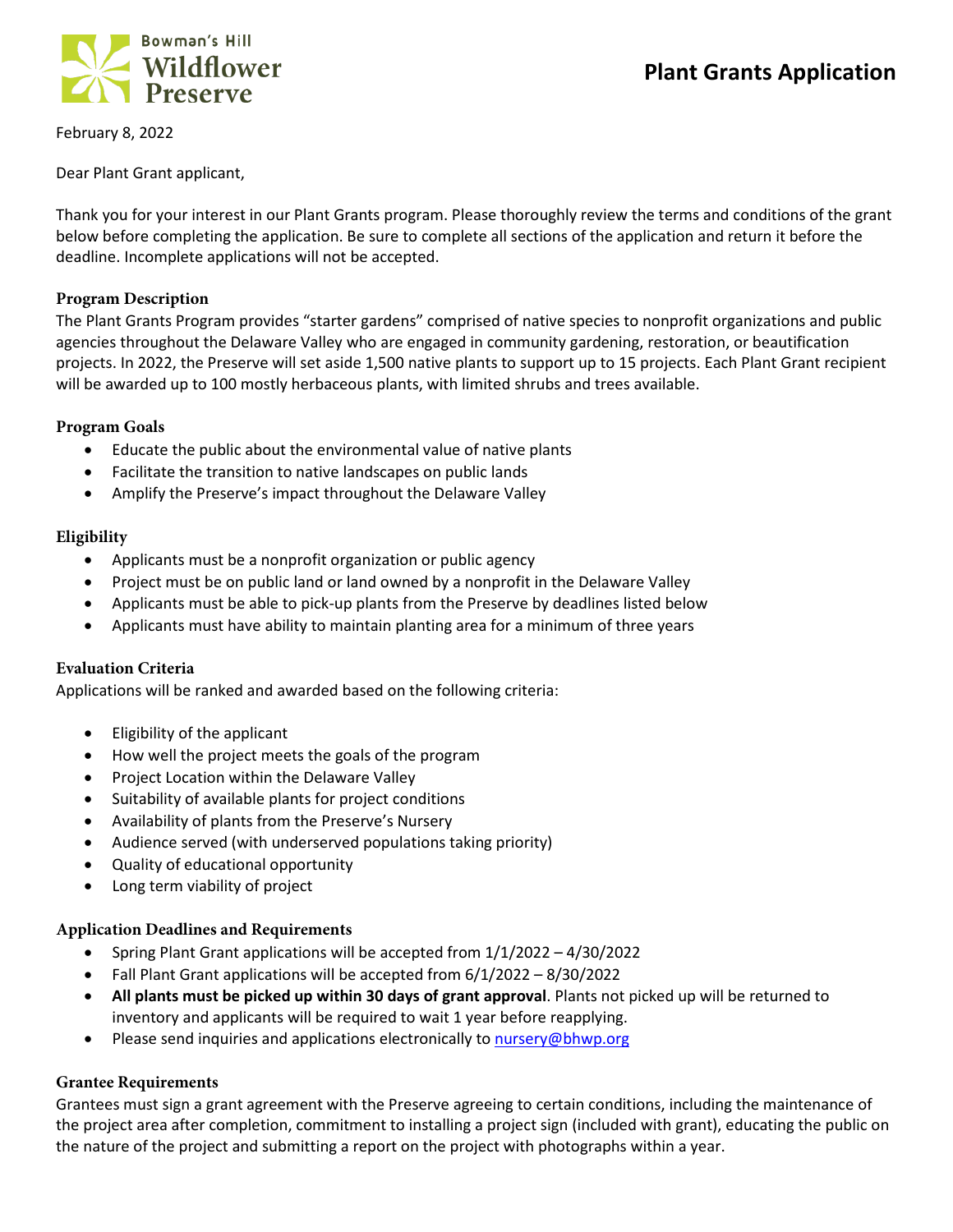# Bowman's Hill Wildflower

Bowman's Hill Wildflower Preserve's mission is to "*inspire the appreciation and use of native plants by serving as a sanctuary and an educational resource for conservation and stewardship".* The Plant Grants Program supports the Preserve's mission by educating the public about the environmental value of native plants and assisting gardeners in transitioning to native landscapes. Grantees that use donated plants from the Preserve should recognize Bowman's Hill Wildflower Preserve on a sign (included with grant) and highlight the benefits of planting native species through additional educational signs or through other interpretive activities.

\*Required Fields

| *Name of Organization:                                                                                                                                             |        |  |         |       |  |
|--------------------------------------------------------------------------------------------------------------------------------------------------------------------|--------|--|---------|-------|--|
| EIN:                                                                                                                                                               |        |  |         |       |  |
| *Organization Mission and Background:                                                                                                                              |        |  |         |       |  |
|                                                                                                                                                                    |        |  |         |       |  |
|                                                                                                                                                                    |        |  |         |       |  |
|                                                                                                                                                                    |        |  |         |       |  |
| *Contact Person:                                                                                                                                                   |        |  |         |       |  |
| *Email:                                                                                                                                                            |        |  | *Phone: |       |  |
| *Mailing Address:                                                                                                                                                  | *City: |  | *State: | *Zip: |  |
|                                                                                                                                                                    |        |  |         |       |  |
| *Project Description (include project location, size of area, sun exposure, soil moisture conditions, other<br>environmental factors, time frame, and activities): |        |  |         |       |  |
|                                                                                                                                                                    |        |  |         |       |  |
|                                                                                                                                                                    |        |  |         |       |  |
|                                                                                                                                                                    |        |  |         |       |  |
|                                                                                                                                                                    |        |  |         |       |  |
|                                                                                                                                                                    |        |  |         |       |  |
|                                                                                                                                                                    |        |  |         |       |  |
|                                                                                                                                                                    |        |  |         |       |  |
|                                                                                                                                                                    |        |  |         |       |  |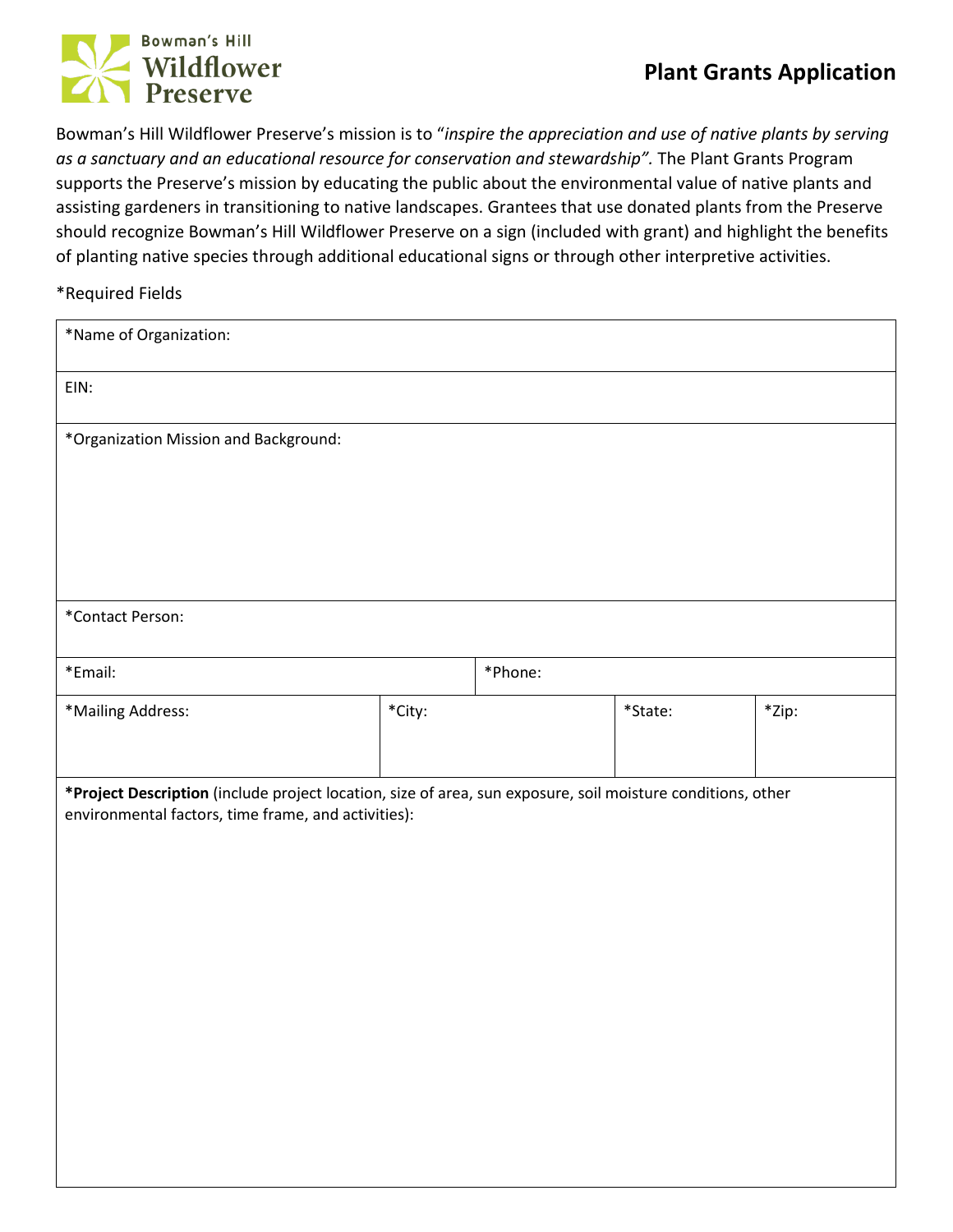

**\*Educational Component** (include description of target audience and how the value of native plants will be demonstrated to the community):

**\*Care & Maintenance Plan** (e.g., watering regime, weeding, etc.):

If awarded a Plant Grant from Bowman's Hill Wildflower Preserve, I hereby agree to abide by the conditions below:

- 1. Recognition through signage of the Preserve's donation
- 2. Pick up, planting and maintenance of donated plants (attend plant training and orientation if needed)
- 3. Before and after photos of the project
- 4. Recipient must coordinate plant pick up with Nursery Manager or Nursery Assistant
- 5. Spring Plant Grant applications will be accepted from 2/1 4/30/22
- 6. Fall Plant Grant applications will be accepted from 6/1 8/30/22
- 7. **All plants must be picked up within 30 days of grant approval.** Plants not picked up will be returned to inventory and applicants will be required to wait 1 year before reapplying.

| *Please sign and date: |       |
|------------------------|-------|
| Signature:             | Date: |

| Direct Inquires To: | <b>Electronic Submission To:</b>      |
|---------------------|---------------------------------------|
| Glenn White         | nursery@bhwp.org                      |
| nursery@bhwp.org    | Subject line: Plant Grant Application |
|                     |                                       |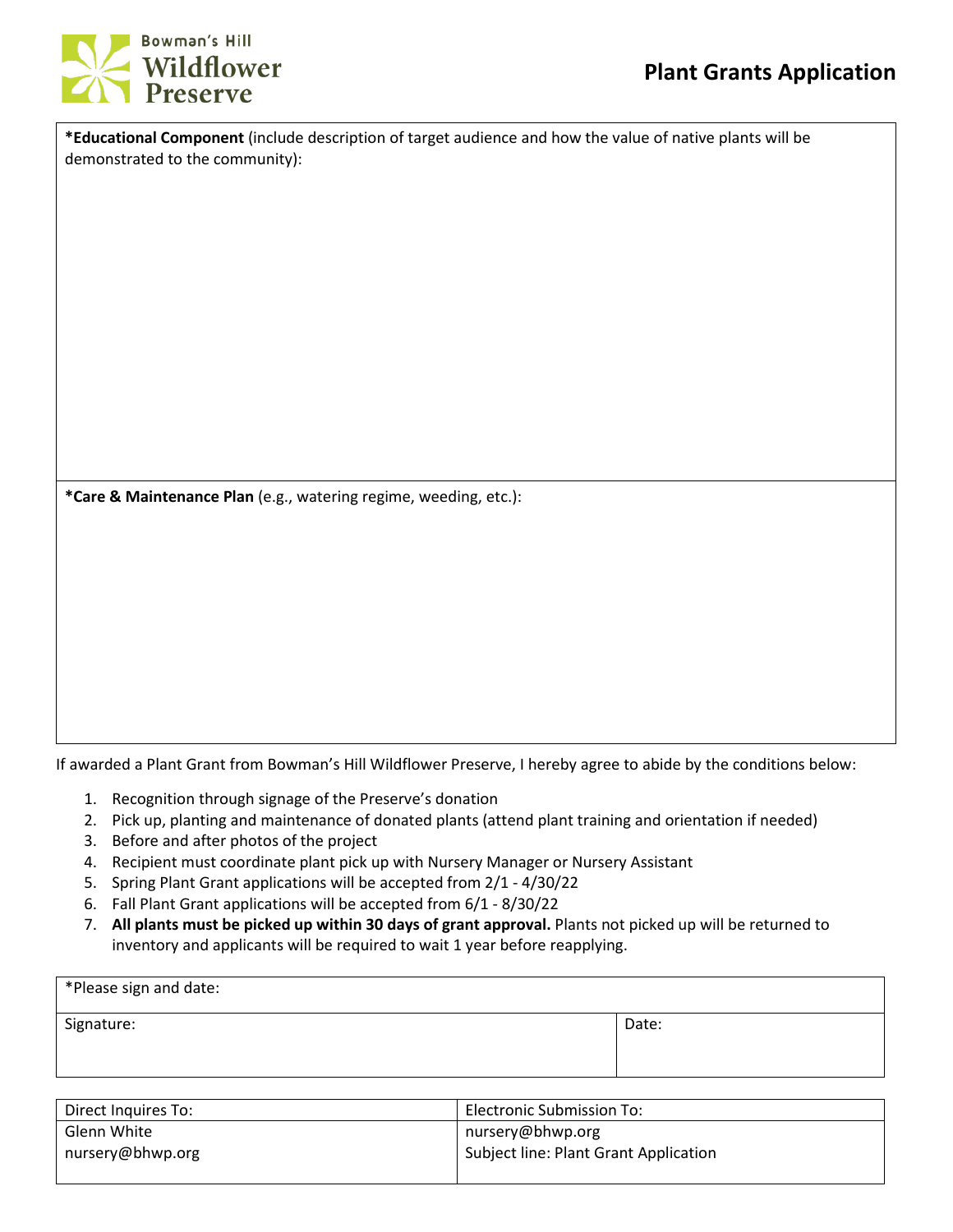

**Please indicate the quantity of each plant you are requesting (total plants not to exceed 100). Limiting your request to no more than 15 of any one plant variety will better allow us to fullfil all of the plant requests we receive.**

| <b>QTY</b> | <b>BOTANICAL NAME</b>                          | <b>COMMON NAME</b>          | <b>SIZE</b> | <b>LIGHT</b>       | <b>MOISTURE</b> |
|------------|------------------------------------------------|-----------------------------|-------------|--------------------|-----------------|
|            | <b>Ferns</b>                                   |                             |             |                    |                 |
|            | Dryopteris marginalis                          | Marginal Wood Fern          | 18-24 in    | Part Shade - Shade | Medium          |
|            | Matteuccia struthiopteris                      | Ostrich Fern                | $3-6$ ft    | Part Shade - Shade | Medium - Wet    |
|            | Onoclea sensibilis                             | Sensitive Fern              | $1-3$ ft    | Part Shade - Shade | Medium - Wet    |
|            | Polystichum acrostichoides                     | Christmas Fern              | $1-2$ ft    | Part Shade - Shade | Dry - Medium    |
|            |                                                |                             |             |                    |                 |
|            | <b>Grasses, Sedges, Rushes</b>                 |                             |             |                    |                 |
|            | Carex pensylvanica                             | Pennsylvania Sedge          | $6-12$ in   | Sun - Part Shade   | Dry             |
|            | Chasmanthium latifolium                        | Northern Sea Oats           | $2-5$ ft    | Part Shade         | Medium - Moist  |
|            | Juncus effusus                                 | Soft Rush                   | $2-4$ ft    | Sun                | Moist - Wet     |
|            | Schizachyrium scoparium                        | Little Bluestem             | $2-4$ ft    | Sun                | Dry - Medium    |
|            |                                                |                             |             |                    |                 |
|            | <b>Herbaceous Plants</b>                       |                             |             |                    |                 |
|            | Agastache scrophulariifolia                    | <b>Purple Giant Hyssop</b>  | $4-6$ ft    | Sun                | Medium - Moist  |
|            | Aquilegia canadensis                           | <b>Eastern Columbine</b>    | $1-3$ ft    | Sun - Shade        | Dry - Moist     |
|            | Asclepias incarnata                            | Swamp Milkweed              | $3-5$ ft    | Sun - Part Shade   | Medium - Wet    |
|            | Asclepias tuberosa                             | Butterfly-weed              | $1-3$ ft    | Sun                | Dry - Medium    |
|            | Chelone glabra                                 | Turtlehead                  | $2-3$ ft    | Sun                | Medium - Wet    |
|            | Conoclinium coelestinum                        | <b>Blue Mistflower</b>      | $1-3$ ft    | Part Shade         | Medium - Moist  |
|            | Echinacea purpurea                             | Purple Coneflower           | $2-4$ ft    | Sun - Part Shade   | Medium - Moist  |
|            | Eupatorium perfoliatum                         | Common Boneset              | $3-6$ ft    | Sun - Part Shade   | Medium - Wet    |
|            | Eurybia divaricata                             | White Wood Aster            | $1-3$ ft    | Part Shade         | Dry - Medium    |
|            | Eutrochium dubium                              | Little Joe-pye-weed         | $3-6$ ft    | Sun - Part Shade   | Medium - Wet    |
|            | Eutrochium maculatum                           | Spotted Joe-pye-weed        | $4-7$ ft    | Sun                | Medium - Wet    |
|            | Helenium flexulosum                            | Purple-headed Sneezeweed    | $1-3$ ft    | Sun - Part Shade   | Medium - Wet    |
|            | Helianthus angustifolius                       | Swamp Sunflower             | $3-6$ ft    | Sun                | Medium - Wet    |
|            | Heuchera americana                             | Alum-root                   | $1-2$ ft    | Part Shade - Shade | Medium          |
|            | Hibiscus moscheutos                            | Swamp Rose-mallow           | $3-6$ ft    | Sun                | Medium - Wet    |
|            | Lobelia cardinalis                             | Cardinal-flower             | $2-4$ ft    | Sun - Part Shade   | Medium - Wet    |
|            | Lobelia siphilitica                            | Great Blue Lobelia          | $1.5-3$ ft  | Sun - Part Shade   | Medium - Wet    |
|            | Mertensia virginica                            | Virginia Bluebells          | 18-24 in    | Part Shade - Shade | Medium          |
|            | Monarda didyma                                 | Bee-balm                    | $3-5$ ft    | Sun - Part Shade   | Medium - Wet    |
|            | Monarda fistulosa                              | Wild Bergamot               | $2-4$ ft    | Sun - Part Shade   | Dry - Medium    |
|            | Packera aurea                                  | Golden Ragwort              | 8-15in      | Sun - Part Shade   | Medium - Wet    |
|            | Penstemon digitalis                            | Foxglove Beard-Tongue       | $2-4$ ft    | Sun - Part Shade   | Medium - Wet    |
|            | Phlox divaricata                               | <b>Wood Phlox</b>           | 9-12 in     | Part Shade - Shade | Medium - Wet    |
|            | Pycnanthemum muticum                           | Short-toothed Mountain Mint | $2-4$ ft    | Sun - Part Shade   | Dry - Medium    |
|            | Rudbeckia fulgida var fulgida                  | Orange Coneflower           | 24-30 in    | Sun                | Dry - Medium    |
|            | Rudbeckia hirta                                | Black-eyed-Susan            | $1-2$ ft    | Sun                | Medium          |
|            | Ruellia humilis                                | Fringe-leaved Petunia       | $1-2$ ft    | Sun - Part Shade   | Dry - Medium    |
|            | Salvia lyrata                                  | Lyre-leaved Sage            | $1-2$ ft    | Sun - Part Shade   | Medium - Moist  |
|            | Solidago nemoralis                             | Gray Goldenrod              | $1-2$ ft    | Sun - Part Shade   | Dry - Medium    |
|            | Solidago rigida                                | Stiff Goldenrod             | $3-5$ ft    | Sun                | Dry - Moist     |
|            | Symphyotrichum laeve                           | Smooth Blue Aster           | $2-4$ ft    | Sun                | Dry - Medium    |
|            | Symphyotrichum novae-angliae New England Aster |                             | $3-6$ ft    | Sun                | Medium          |
|            | Symphyotrichum oblongifolium Aromatic Aster    |                             | $1-3$ ft    | Sun                | Dry - Medium    |